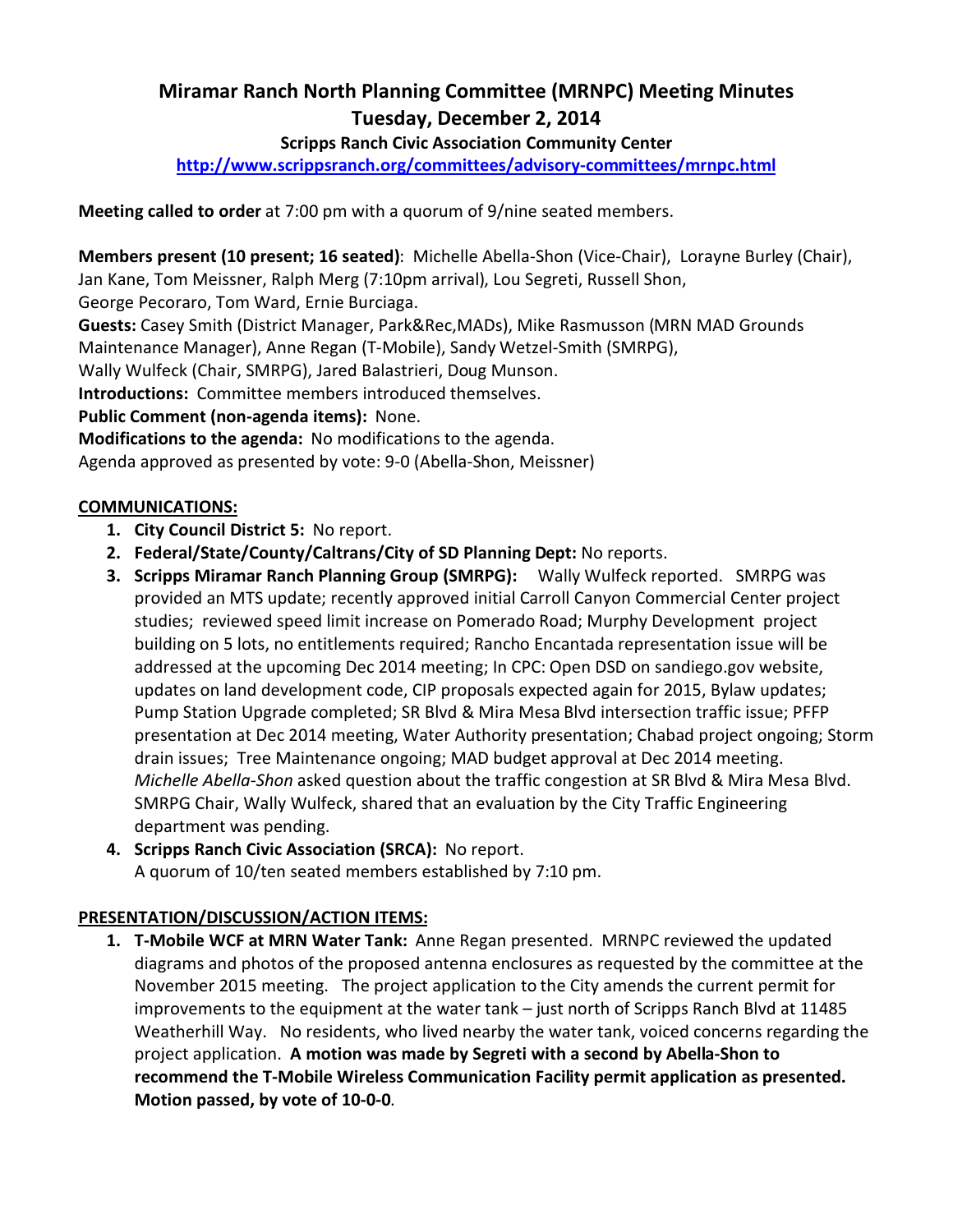2. MRN MAD Budget Approval: Casey Smith, District Manager, Park and Recreation MADs, and Mike Rasmusson, MRN MAD Grounds Maintenance Manger presented the draft Fiscal Year (FY) 2016 budget for approval. Both Casey and Mike met with the MRNPC ad hoc subcommittee on Tuesday, November 18, 2014 to present and review the proposed budget. It was determined, at this time, that no increase in the current assessment rate was required for this year. This was mainly due to an additional payment to the General Benefit Offset from the General Fund due to a City wide MAD litigation settlement resulting in the MRN MAD receiving payment of approximately \$175K. The current assessments rates are \$52.92 for zone 1 business areas and \$229.92 for zone 2 residential areas, and that amount is paid twice per year as part of your San Diego County property tax if you live in MRN MAD areas. The assessment rates have been maintained at a steady range of \$50-60 for zone 1 and range of \$230-270 for zone 2 dating back to the FY 2008. However, for the next FY 2017 budget cycle, the minimum reserve will be under the 10% of the operating budget so an assessment increase is to be expected.

A motion was made by Meissner with a second by Burciaga to recommend the final draft FY 2016 budget as presented. Motion passed, by vote of 10-0-0.

Michelle Abella-Shon asked Casey and Mike about the Fire Station 37 landscaping and funding. Landscape maintenance is funded by the City and the MRN MAD. Work to trim/thin out the grounds is pending. George Pecoraro asked about the Blue Skies contract that expires on 10/31/15. Casey and Mike shared that they will be reviewing contractors. Will go through a rebid process during the next year.

A copy of the approved FY 2016 budget is posted on the MRNPC webpage.

- 3. MRN Development Agreement Funds: Chair presented. MRNPC heard a presentation at the September  $2^{nd}$  meeting on the City PFFPs and MRN development agreement funds. The committee is working to determine suitable designations for the remaining funds. Suggestions include:
	- Cover for the picnic table area at Butterfly Park
	- Upgrade playground equipment at Spring Canyon Park
	- New benches in Butterfly Park

The patio cover for the picnic table area at Butterfly Park would be a replacement for the one removed due to damage. Butterfly Park is the area that surrounds the SRCA Community Center. MRNPC agreed to allow Chair to seek quotes from the City Managers for the designations.

- 4. Speed limit increase on segment of Spring Canyon Road: Chair presented. The committee received a letter from the City Traffic Engineering department regarding the posted speed limit on a segment of the Spring Canyon Road roadway between Scripps Ranch Blvd and Scripps Poway Parkway. A recent roadway survey indicated that the existing speed limit of 45 mph should be raised to 50 mph in order to remain radar enforceable. A motion was made by Abella-Shon with a second by Meissner to recommend that we keep the 45 mph speed limit, everywhere in our planning area along Spring Canyon Road from Scripps Poway Parkway to Pomerado Road. Motion passed by vote of 9-0-1. (Abstain: Merg)
- 5. November 2014 Complaint letter: Chair presented. Jane Kane, MRNPC Property Owner member, leaves the meeting at 7:40pm, sighting validity of the agenda item under CP 600-24. Chair responds that oversight by City staff was provided before agenda item was added. Chair continues with background of complaint: MRNPC was presented a letter of complaint, during Public Comment, at the Nov 4, 2014 meeting against property owner member, Jan Kane, for statements that she made at the June 5, 2014 Scripps Miramar Ranch Planning Group meeting. A copy of the complaint letter is attached to the November 2014 minutes and the December 2014 Chair Report. The opportunity for any questions or discussion is provided now at this meeting.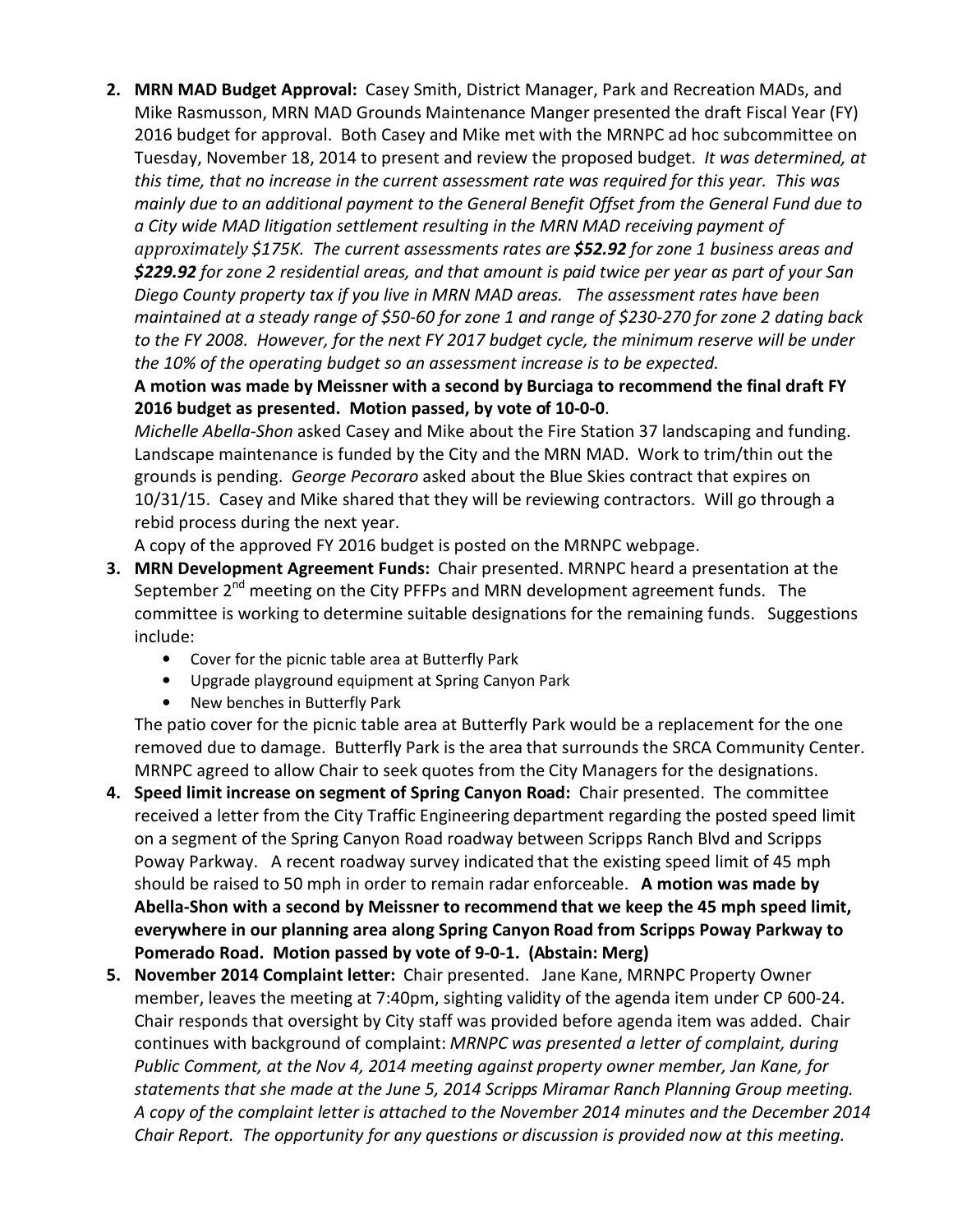Lou Segretti and Russell Shon commented about truth of letter and spending time on the complaint. Michelle Abella-Shon reminds us that we are a volunteer organization. Doug Munson requested to address the committee members. States, it's very displeasurable to be attending this CPG meeting tonight. Ms. Jan Kane lied, during the AT&T presentation on the wireless equipment at the water tank, at the June 2014 Scripps Miramar Ranch Planning Group meeting, as he outlined in his letter. States he has made professional presentations to over 500 CPGs in the SD and LA area. Has never witnessed a CPG member make a false accusation, such as Ms. Kane did, in a public meeting.

Messiner expressed concern for facts vs. stories. Chair recommends that the agenda topic be "tabled." Segretti requests clarification of the word "table" (has contradictory meanings) and suggests the use of "no action." A motion was made by Segretti with a second by Abella-Shon to take no action against Ms. Kane with respect to the letter. Motion passed, by vote of 9-0-0. (Kane absent as of 7:40pm)

#### CONSENT AGENDA:

1. November 4, 2014 minutes – approved. COMMITTEE REPORTS:

**1. Chair & CPC Report:** December 2014 Chair Report is circulated by email, posted on MRN webpage and attached with posted December 2014 agenda.

MRNPC is seeking new members and all are encouraged to look for new potential members. Ralph Merg shared to MRNPC that he will not be seeking re-election to the MRNPC in March 2015. He is the only MRNPC member up for reelection. MRN 20<sup>th</sup> Fun Run Event scheduled for December 6, 2014 has been cancelled. Lack of registrations and the time of year made it challenging. Both Wally Wulfeck and I attend the monthly CPC meetings. CPC agenda topics shared. Betsy McCullough is working w/ CPGs to update bylaws. All CPG bylaws need to be updated. Review MRNPC updates at next meeting/Feb 2015 meeting. Discussion resumes on the Mira Mesa (MM) Blvd and Scripps Ranch (SR) Blvd intersection improvements. The project improvements for the MM Blvd and SR Blvd intersection have not produced the proposed results. Currently, the MRN community has observed:

- The loss of the "No U-Turn" at Mira Mesa Blvd & Scripps Ranch Blvd
- Traffic heading west to I-15 north and south ramps share single lane and new Hibert traffic light adds additional cars into the lanes.
- Roadway condition on SR Blvd between Affinity Court and MM Blvd is poor and was never resurfaced. SMRPG Chair, Wally Wufleck, reminds us that this intersection resides in their CPG boundary and the SMRPG will address the topic/issue at the December 2014 meeting.
- 2. MRN MAD: Topic discussed in P/D/A item #2.
- 3. Public Facilities Financing Plan (PFFP): No report.
- 4. Schools: No report
- 5. YMCA, Open Space, Parks & Recreation: No report.
- 6. Round Table: No comments.

\_\_\_\_\_\_\_\_\_\_\_\_\_\_\_\_\_\_\_\_\_\_\_\_\_\_\_\_\_\_

Other Business: None. Adjourned at 8:42pm.

Next regular meeting is scheduled for Tuesday, February 3, 2015 The January 2015 meeting is cancelled.